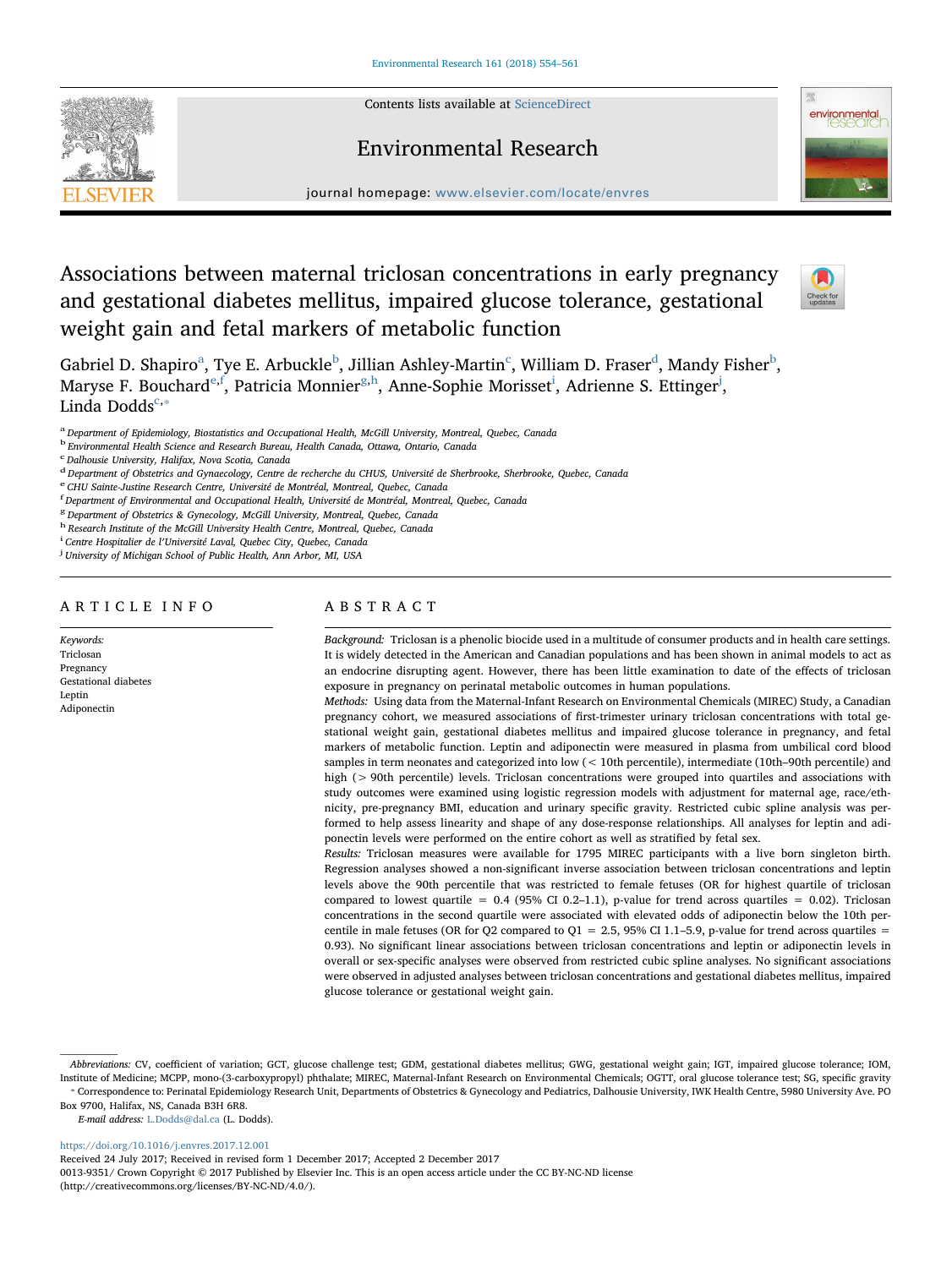Conclusions: This study does not support an association between triclosan concentrations in pregnancy and fetal metabolic markers, glucose disorders of pregnancy, or excessive gestational weight gain.

#### 1. Introduction

Triclosan is a broad-spectrum, phenolic biocide with activity against bacteria and fungi and is used in consumer products ([Health Canada](#page-6-0) [and Environment Canada, 2012](#page-6-0)) and health care settings [\(Jones et al.,](#page-7-0) [2000; MacIsaac et al., 2014\)](#page-7-0). Triclosan is widely detected in the American ([Calafat et al., 2008\)](#page-6-1) and Canadian [\(Health Canada, 2013\)](#page-6-2) populations, with primary exposure through ingestion or dermal contact ([Wittassek et al., 2011; Environment and Climate Change Canada](#page-7-1) [and Health Canada, 2016](#page-7-1)). It has a similar structure to known endocrine disrupting chemicals [\(Dann and Hontela, 2011](#page-6-3)), and some studies in animals suggest it may act as an endocrine disrupting agent [\(Health](#page-6-0) [Canada and Environment Canada, 2012; Wang and Tian, 2015](#page-6-0)) and may impact metabolism [\(Guo et al., 2012; Lankester et al., 2013](#page-6-4)). Triclosan may also affect thyroid function ([Lankester et al., 2013](#page-7-2)), which in turn has been associated with gestational diabetes mellitus (GDM) and low birth weight ([Karakosta et al., 2012](#page-7-3)). While triclosan has been associated with metabolic outcomes in non-pregnant adults ([Lankester et al., 2013; Li et al., 2015\)](#page-7-2), examination to date of its effects on perinatal outcomes has been limited and has been mostly related to neonatal size and growth parameters (Wolff [et al., 2008; Philippat](#page-7-4) [et al., 2012, 2014; Geer et al., 2016; Lassen et al., 2016](#page-7-4)), with little attention given to maternal and fetal metabolic outcomes ([Buckley](#page-6-5) [et al., 2016](#page-6-5)).

Evidence has shown sex-specific effects of triclosan in animal [\(Wang](#page-7-5) [and Tian, 2015](#page-7-5)) and human (Wolff [et al., 2008\)](#page-7-4) studies. In addition, studies examining leptin and adiponectin have found differences by fetal sex ([Kajantie et al., 2004; Mantzoros et al., 2009; Karakosta et al.,](#page-7-6) [2013; Luo et al., 2013; Volberg et al., 2013](#page-7-6)). Accordingly, the objective of the present study was to assess associations between triclosan concentrations, as measured in first-trimester pregnancy urine samples, and perinatal metabolic outcomes including gestational weight gain (GWG), glucose disorders in pregnancy (GDM and impaired glucose tolerance (IGT) in pregnancy) and fetal markers of metabolic function (leptin and adiponectin, as measured in venous umbilical cord blood), and to examine these associations with stratification by infant sex.

#### 2. Material and methods

#### 2.1. Study sample

The Maternal-Infant Research on Environmental Chemicals (MIREC) Study is a longitudinal birth cohort study conducted across Canada. Further details concerning inclusion and exclusion criteria and study objectives and procedures have been published elsewhere ([Arbuckle et al., 2013](#page-6-6)). Briefly, women were recruited before 14 weeks gestation from 10 Canadian cities between 2008 and 2011. The present analyses were limited to participants who had not withdrawn from the study (18 women excluded) and who had a live singleton birth (49 live multiple births, 32 spontaneous abortions, 13 therapeutic abortions and 9 stillbirths excluded). During the first visit (< 14 weeks gestation), participants provided a urine and blood sample and completed a questionnaire requesting information on demographic and lifestyle factors. For associations with GDM and IGT, participants with pre-existing diabetes  $(n = 24)$  and women who did not have a glucose challenge test (GCT) or an oral glucose tolerance test (OGTT) to determine a diagnosis of GDM and IGT ( $n = 586$ ) were excluded. Leptin and adiponectin analyses were conducted only for women who had a cord blood sample collected after delivery (708 women without cord blood samples excluded). Preterm infants ( $n = 54$ ) were excluded from

these analyses, as leptin and adiponectin levels were notably lower prior to 37 weeks gestation, as has been reported previously ([Kajantie](#page-7-6) [et al., 2004](#page-7-6)).

## 2.2. Triclosan measurement

For triclosan analyses, sensitive LC-MS/MS methods were developed for the analysis of free and conjugated forms of triclosan in urine. The intraday coefficients of variation (CV) ranged from 2.5% (free triclosan and triclosan sulfate) to 4.5% (triclosan glucuronide), and the interday CVs ranged from 4.3% (triclosan sulfate) to 13% (triclosan glucuronide) ([Provencher et al., 2014\)](#page-7-7). Detailed quality assurance/quality control procedures are described in Provencher et al. [\(Provencher et al., 2014](#page-7-7)). To account for urine dilution, the specific gravity was measured in thawed urine samples by a refractometer (UG-1, Atago 3461; Atago U.S.A.). Statistical analyses were conducted based on total triclosan concentrations, obtained by summing free triclosan, triclosan glucuronide, and triclosan sulfate. Machine readings were used for 12 samples below the limit of detection (0.12 µg/L), as has been done in previous studies [\(Zhang et al., 2015; Holland et al., 2016](#page-7-8)). Further details on triclosan analyses in the MIREC cohort have been previously published ([Arbuckle et al., 2015\)](#page-6-7).

## 2.3. Study outcomes

Total GWG was categorized as defined by the U.S. Institute of Medicine (IOM) ([Institute of Medicine US and National Research](#page-6-8) [Council US Committee to Reexamine IOM Pregnancy Weight](#page-6-8) [Guidelines, 2009\)](#page-6-8). For approximately 10% of MIREC study participants, the last measured weight prior to delivery was four or more weeks prior to the delivery date and, therefore, not a reliable proxy for delivery weight. Accordingly, we calculated GWG based on the rate of weekly gain during the second and third trimesters, as this method does not rely on the last measured weight prior to delivery being an accurate representation of delivery weight. The rate of weekly weight gain was calculated by dividing the weight gain between the first trimester visit and the last measured weight before delivery by the number of weeks intervening between these two measures [\(Ashley-Martin et al., 2016](#page-6-9)). Further details on the calculation of GWG are described in [Dzakpasu](#page-6-10) [et al. \(2015\)](#page-6-10).

IGT and GDM were assessed by chart review based on the results of a 50 g GCT and a 75 or 100 g OGTT, in accordance with guidelines from the Canadian Diabetes Association and the Society of Obstetricians and Gynaecologists of Canada ([Berger et al., 2002; Canadian Diabetes](#page-6-11) [Association Clinical Practice Guidelines Expert Committee, 2008\)](#page-6-11) and as described in our previous work with this cohort [\(Shapiro et al.,](#page-7-9) [2015\)](#page-7-9). Briefly, if the result of the 1-h 50 g GCT was  $\geq 10.3$  mmol/L or if at least two of the cut-off values were met or exceeded on a 75 g or 100 g OGTT, a diagnosis of GDM was assigned. Gestational IGT was diagnosed if one of the OGTT cut-off values was met or exceeded.

Leptin and adiponectin were measured in plasma from umbilical cord blood samples. Analysis was done by ELISA at Mt. Sinai Laboratory (Toronto, ON, Canada) using assay kits from Meso Scale Discovery (MSD) (Rockville, MD, USA). All samples with coefficient of variation (CV) greater than 15% were repeated. The inter- and intra-assay CVs were 11.8% and 9.3% respectively for leptin and 8% and 9% respectively for adiponectin. All samples were in the range of detection.

Umbilical cord blood levels of leptin and adiponectin were categorized into < 10th percentile, 10th–90th percentile, and > 90th percentile. Due to differing leptin levels among male and female neonates,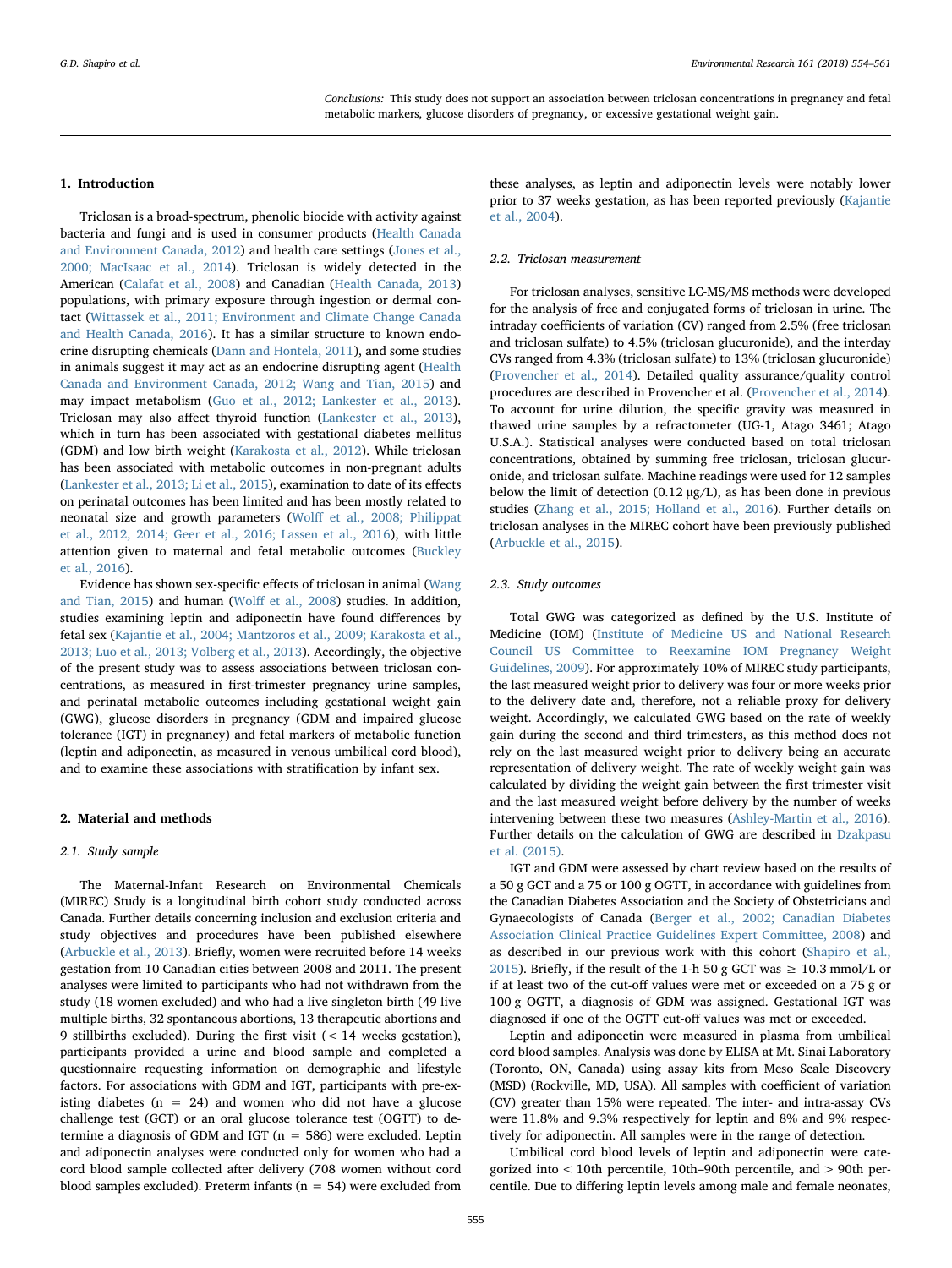sex-specific cut-off points were used to calculate leptin percentiles (10th percentile: males 1.87 μg/mL, females 3.51 μg/mL; 90th percentile: males 32.28 μg/mL, females 60.52 μg/mL). Adiponectin levels did not vary by sex (median for males =  $16.64 \mu g/mL$ , n = 651; females = 16.71  $\mu$ g/mL, n = 571), thus cut-off points were calculated based on the overall sample (10th percentile: 6.62 μg/mL, 90th percentile: 32.06 μg/mL). As a sensitivity analysis, we also ran all models for leptin and adiponectin using the 25th and 75th percentiles as cut-off points.

# 2.4. Statistical analysis

We began by describing the demographic and clinical characteristics of the overall study sample and the sub-sample with data available for GDM and IGT. We then calculated geometric mean triclosan concentrations based on categories of the three groups of outcome variables (GDM/IGT, GWG, fetal adipokines). In determining geometric means, triclosan concentrations were adjusted for urinary specific gravity (SG) according to the following formula:  $P_c = P_i [(SG_m - 1)/$  $(SG_i - 1)$ ], where P<sub>c</sub> = SG-adjusted triclosan concentration (µg/L), P<sub>i</sub> = observed concentration,  $SG_i$  = SG of the urine sample, and  $SG_m$  = median SG for the cohort ([Just et al., 2010\)](#page-7-10). We ran logistic regression models with triclosan divided into quartiles as the independent variable estimating associations with the outcome variables with adjustment for specific gravity. In addition to testing quartile-specific associations, we tested trends across quartiles using an ordinal variable representing quartile. We established a common set of confounding variables identified for the study outcomes based on previous work with the MIREC cohort. Final models for the principal analyses included adjustment for maternal age, race/ethnicity, pre-pregnancy BMI and education, all according to the categories in [Table 1.](#page-2-0) We included maternal age and pre-pregnancy BMI as continuous variables along with their squared terms in a sensitivity analysis. We also tested all models with adjustment for parity and maternal smoking. However, these variables did not confound the associations between triclosan and any of the outcome variables (change in adjusted  $OR < 10\%$ ) and were not retained in adjusted analyses. Finally, we ran restricted cubic spline models for outcomes showing statistically significant associations in the regression models ([Desquilbet and Mariotti, 2010\)](#page-6-12). Knots were set at the 5th, 50th and 95th percentiles and the referent value was set to the median. Specific gravity was included in all adjusted models (regressions and cubic spline models) to account for heterogeneity in urinary dilution. Given previous evidence of sex differences in associations between environmental contaminants and fetal adipokines ([Chou et al., 2011;](#page-6-13) [Ashley-Martin et al., 2014](#page-6-13)), we ran analyses for leptin and adiponectin levels for the entire cohort as well as stratified by fetal sex. Finally, given that triclosan exposure levels likely exhibit some collinearity with other phenols, we ran all models with adjustment for bisphenol A (BPA), a more frequently studied phenol that was also measured in firsttrimester urine samples in the MIREC cohort, as well as with adjustment for mono-(3-carboxypropyl) (MCPP) phthalate, a metabolite associated with umbilical cord leptin in a previous MIREC analysis ([Ashley-Martin](#page-6-14) [et al., 2014](#page-6-14)).

All analyses were carried out using SAS 9.4. All participants gave written, informed consent and Research Ethics Board Approval was obtained at all study sites and from Health Canada.

### 3. Results

Of the 1914 women with a live born singleton birth in the MIREC cohort, triclosan measures were available for 1795 MIREC participants. The subsample of 1209 participants with data available for GDM and IGT did not differ substantially from the overall sample on any of the demographic or clinical measures we examined. As has been reported previously ([Arbuckle et al., 2013\)](#page-6-6), roughly 40% of women in the study sample were at least 35 years old, more than 40% were nulliparous, approximately 85% reported white race/ethnicity, and fewer than 6%

smoked during pregnancy. Importantly, pre-pregnancy BMI and GWG were similar between the main sample and the GDM/IGT subsample. In both groups, roughly 20% of participants were overweight, 15% were obese, half had higher than recommended GWG, and 15% had insufficient GWG ([Table 1\)](#page-2-0).

The overall geometric mean triclosan concentration was 14.28 µg/L (IQR: 2.24–71.73). Mean triclosan concentrations were highest in participants meeting or exceeding IOM recommendations for GWG, those with normal glucose tolerance, those with leptin levels between the 10th and 90th percentiles, and those with adiponectin levels below the 90th percentile ([Table 2\)](#page-3-0). No significant association were observed in adjusted analyses between triclosan concentrations and GWG or glucose disorders of pregnancy [\(Table 3](#page-3-1)). Regression analyses showed a nonsignificant inverse association, in female fetuses only, between triclosan concentrations and high leptin levels (OR for highest quartile of triclosan compared to lowest quartile =  $0.4$  (95% CI 0.2–1.1), p-value for trend across quartiles =  $0.02$ , [Table 4\)](#page-4-0). However, this association was not observed in the sensitivity analysis for leptin above the 75th percentile (Appendix Table S3). Triclosan concentrations in the second quartile were associated with elevated odds of adiponectin below the

<span id="page-2-0"></span>

| Table 1                          |  |
|----------------------------------|--|
| Characteristics of Study Cohort. |  |

|                          |                       | All<br>participants<br>(%) | Participants with<br>data available for<br>GDM/IGT (%) |
|--------------------------|-----------------------|----------------------------|--------------------------------------------------------|
| N                        |                       | 1795                       | 1209                                                   |
| Age (years)              | $\leq 29$             | 440 (24.5)                 | 292 (24.2)                                             |
|                          | $30 - 34$             | 623 (34.7)                 | 432 (35.7)                                             |
|                          | $\geq 35$             | 684 (38.1)                 | 481 (39.8)                                             |
|                          | missing               | 48 (2.7)                   | 4(0.3)                                                 |
| Parity                   | Nulliparous           | 780 (43.5)                 | 539 (44.6)                                             |
|                          | Parous                | 1011 (56.3)                | 668 (55.3)                                             |
|                          | missing               | 4 (0.2)                    | 2(0.2)                                                 |
| Education                | High school diploma   | 157 (8.8)                  | 99 (8.2)                                               |
|                          | or less               |                            |                                                        |
|                          | Some college, or      | 514 (28.6)                 | 335 (27.7)                                             |
|                          | trade school          |                            |                                                        |
|                          | Undergraduate         | 667 (37.2)                 | 461 (38.1)                                             |
|                          | university degree     |                            |                                                        |
|                          | Graduate university   | 455 (25.4)                 | 313 (25.9)                                             |
|                          | degree                |                            |                                                        |
|                          | missing               | 2(0.1)                     | 1(0.1)                                                 |
| Household                | $\leq 50,000$         | 304 (16.9)                 | 196 (16.2)                                             |
| Income                   | 50,001-100,000        | 725 (40.4)                 | 485 (40.1)                                             |
| (SCAD)                   | >100,000              | 687 (38.3)                 | 479 (39.6)                                             |
|                          | missing               | 79 (4.4)                   | 49 (4.1)                                               |
| Race/ethnicity           | White                 | 1543 (86.0)                | 1027 (85.0)                                            |
|                          | Non-white             | 252 (14.0)                 | 182 (15.1)                                             |
| Maternal                 | Never or quit before  | 1570 (87.5)                | 1064 (88.0)                                            |
| smoking                  | pregnancy             |                            |                                                        |
|                          | Quit when knew        | 129 (7.2)                  | 91 (7.5)                                               |
|                          | pregnant              |                            |                                                        |
|                          | <b>Current Smoker</b> | 95 (5.3)                   | 53 (4.4)                                               |
|                          | missing               | 1(0.1)                     | 1(0.1)                                                 |
| Pre-pregnancy            | Underweight or        | 1067 (59.4)                | 709 (58.6)                                             |
| BMI $(kg/$               | Normal $(< 25)$       |                            |                                                        |
| m2)                      | Overweight            | 368 (20.5)                 | 246 (20.4)                                             |
|                          | $(25-29.9)$           |                            |                                                        |
|                          | Obese ( $\geq 30$ )   | 255 (14.2)                 | 182 (15.1)                                             |
|                          | missing               | 105(5.9)                   | 72 (6.0)                                               |
| Gestational              | Below IOM             | 267 (14.9)                 | 193 (16.0)                                             |
| weight gain <sup>a</sup> | recommendation        |                            |                                                        |
|                          | IOM                   | 399 (22.2)                 | 258 (21.3)                                             |
|                          | recommendation        |                            |                                                        |
|                          | Above IOM             | 879 (49.0)                 | 628 (51.9)                                             |
|                          | recommendation        |                            |                                                        |
|                          | missing               | 250 (13.9)                 | 130 (10.8)                                             |

<span id="page-2-1"></span><sup>a</sup> Gestational weight gain was calculated based on a rate of weekly gain during the second and third trimesters and was categorized as defined by the U.S. Institute of Medicine (IOM) ([Institute of Medicine \(US\) and National Research Council \(US\)](#page-6-8) [Committee to Reexamine IOM Pregnancy Weight Guidelines, 2009\)](#page-6-8).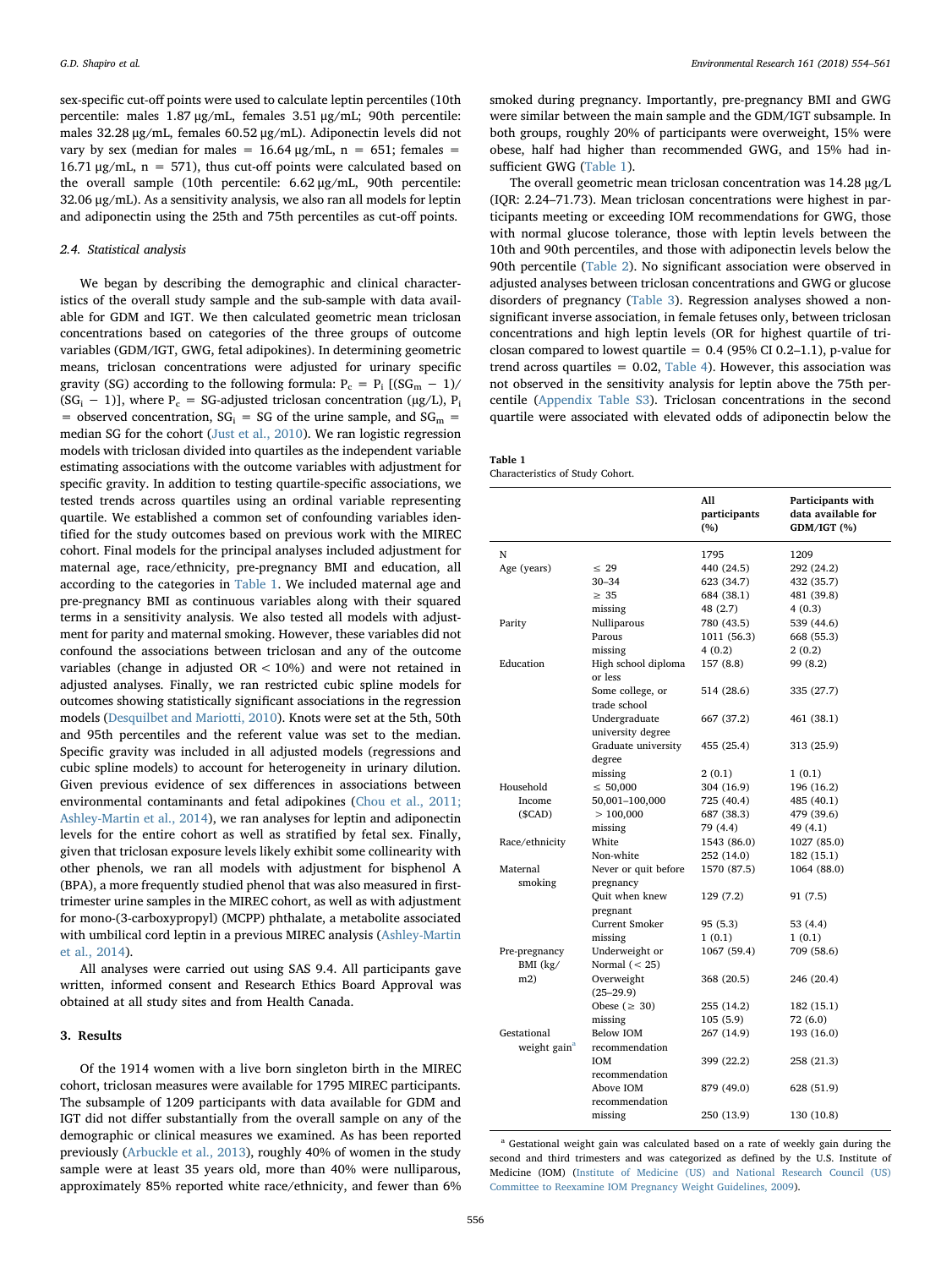#### <span id="page-3-0"></span>Table 2

Geometric mean triclosan concentrations (adjusted for urinary specific gravity) by gestational weight gain, glucose status in pregnancy, and fetal markers of metabolic function.

|                   |                     | N    | Triclosan<br>geometric<br>mean $(\mu g/L)$ | Triclosan<br>geometric<br>standard<br>deviation $(\mu g)$<br>L) |
|-------------------|---------------------|------|--------------------------------------------|-----------------------------------------------------------------|
|                   | Overall             | 1795 | 14.28                                      | 8.78                                                            |
| Gestational       | Below IOM           | 267  | 11.66                                      | 1.52                                                            |
| weight            | <b>IOM</b>          | 399  | 15.41                                      | 1.72                                                            |
| gain <sup>a</sup> | recommendation      |      |                                            |                                                                 |
|                   | Above IOM           | 879  | 14.25                                      | 1.07                                                            |
| Glucose status    | Normal glucose      | 1107 | 15.90                                      | 1.07                                                            |
|                   | <b>IGT</b>          | 55   | 11.49                                      | 3.35                                                            |
|                   | GDM                 | 47   | 13.74                                      | 4.52                                                            |
|                   | missing             | 563  | 11.65                                      | 1.07                                                            |
| Leptin            | $<$ 10th percentile | 122  | 12.29                                      | 2.33                                                            |
|                   | $10th-90th$         | 976  | 15.86                                      | 1.14                                                            |
|                   | percentile          |      |                                            |                                                                 |
|                   | > 90th percentile   | 122  | 11.11                                      | 2.09                                                            |
| Females           | $<$ 10th percentile | 57   | 12.50                                      | 3.64                                                            |
|                   | $10th-90th$         | 456  | 17.05                                      | 1.76                                                            |
|                   | percentile          |      |                                            |                                                                 |
|                   | > 90th percentile   | 57   | 8.73                                       | 2.42                                                            |
| Males             | $<$ 10th percentile | 65   | 12.10                                      | 3.02                                                            |
|                   | 10th-90th           | 520  | 14.87                                      | 1.49                                                            |
|                   | percentile          |      |                                            |                                                                 |
|                   | > 90th percentile   | 65   | 13.83                                      | 3.51                                                            |
| Adiponectin       | $<$ 10th percentile | 122  | 15.09                                      | 3.12                                                            |
|                   | 10th-90th           | 979  | 15.39                                      | 1.10                                                            |
|                   | percentile          |      |                                            |                                                                 |
|                   | > 90th percentile   | 122  | 11.61                                      | 2.19                                                            |
| Females           | $<$ 10th percentile | 61   | 15.68                                      | 4.39                                                            |
|                   | $10th-90th$         | 445  | 15.76                                      | 1.65                                                            |
|                   | percentile          |      |                                            |                                                                 |
|                   | > 90th percentile   | 65   | 13.06                                      | 3.55                                                            |
| Males             | $<$ 10th percentile | 61   | 14.50                                      | 4.46                                                            |
|                   | $10th-90th$         | 533  | 15.14                                      | 1.48                                                            |
|                   | percentile          |      |                                            |                                                                 |
|                   | > 90th percentile   | 57   | 10.20                                      | 2.66                                                            |
|                   |                     |      |                                            |                                                                 |

<span id="page-3-2"></span><sup>a</sup> Gestational weight gain was calculated based on a rate of weekly gain during the second and third trimesters and was categorized as defined by the U.S. Institute of Medicine (IOM) ([Institute of Medicine \(US\) and National Research Council \(US\)](#page-6-8) [Committee to Reexamine IOM Pregnancy Weight Guidelines, 2009\)](#page-6-8).

10th percentile in male fetuses (OR for Q2 compared to Q1 = 2.5, 95% CI 1.1–5.9, p-value for trend across quartiles  $= 0.93$ , [Table 4](#page-4-0)). This association was attenuated and not statistically significant when age was adjusted for continuously rather than categorically ( $OR = 2.1$ ,  $95\%$ CI 0.9–4.6) and was of borderline statistical significance in the sensitivity analysis for adiponectin below the 25th percentile (Appendix Table S3).

Restricted cubic spline analysis did not show statistically significant associations between triclosan concentrations and leptin in the overall cohort (p-value for overall association =  $0.89$ , [Fig. 1](#page-5-0)a), or with the analysis restricted to female ( $p = 0.36$ , [Fig. 1](#page-5-0)b) or male fetuses ( $p =$ 0.71, [Fig. 1c](#page-5-0)). Spline analyses of triclosan and adiponectin also did not show statistically significant associations in the overall cohort ( $p =$ 0.53) or in male fetuses ( $p = 0.86$ ). The linear correlation between logtransformed triclosan and log-transformed BPA was 0.18 (p < 0.01), and that between log-transformed triclosan and log-transformed MCPP was  $0.23$  ( $p < 0.01$ ). Results were not substantially changed by adjustment for BPA or for MCPP (data not shown).

#### 4. Discussion

In a national pregnancy and birth cohort study with first-trimester triclosan measurements for 1795 women who went on to deliver a singleton live birth, we did not find statistically significant associations

<span id="page-3-3"></span><span id="page-3-1"></span>

|                                | Triclosan quartile (µg/L) GWG below IOM (N = 256) vs. IOM<br>recommendation $(N = 373)$ |                | GWG above IOM $(N = 844)$ vs. IOM<br>recommendation $(N = 373)$ |                  | $= 1005$        |                         | $= 1005$                  |                         | $(N = 1005)$              | GDM (N = 42) vs. Normal Glucose (N $\frac{1}{2}$ Vs. Normal Glucose (N $\frac{1}{2}$ GDM or $\frac{1}{2}$ CF (N = 85) vs. Normal Glucose |
|--------------------------------|-----------------------------------------------------------------------------------------|----------------|-----------------------------------------------------------------|------------------|-----------------|-------------------------|---------------------------|-------------------------|---------------------------|------------------------------------------------------------------------------------------------------------------------------------------|
|                                | Unadjusted OR (95% Adjusted OR <sup>a</sup>                                             | (95% CI)       | Unadjusted OR (95% Adjusted OR (95% Unadjusted OR<br>Ē          |                  | (95% CI)        | Adjusted OR<br>(95% CI) | Unadjusted OR<br>(95% CI) | Adjusted OR<br>(95% CI) | Unadjusted OR<br>(95% CI) | Adjusted OR<br>(95% CI)                                                                                                                  |
| $Q1(0.007 - 2.23)$             |                                                                                         |                |                                                                 |                  |                 |                         |                           |                         |                           |                                                                                                                                          |
| $22(2.24-8.68)$                | $0.9(0.6 - 1.4)$                                                                        | $1.0(0.6-1.6)$ | $1.0(0.7-1.4)$                                                  | $1.0(0.7-1.4)$   | $1.7(0.8-4.0)$  | $1.7(0.7 - 4.2)$        | $0.6(0.3-1.3)$            | $0.3(0.1 - 1.0)$        | $1.0(0.6-1.7)$            | $0.8(0.4-1.5)$                                                                                                                           |
| Q3 (8.70-71.73)                | $0.8(0.6-1.3)$                                                                          | $0.9(0.6-1.5)$ | $0.9(0.6 - 1.2)$                                                | $0.8(0.5 - 1.2)$ | $1.2(0.5-2.8)$  | $0.9(0.3 - 2.5)$        | $0.6(0.3 - 1.3)$          | $0.5(0.2 - 1.3)$        | $0.8(0.4-1.4)$            | $0.7(0.3 - 1.3)$                                                                                                                         |
| Q4 (71.90-6874.30)             | $0.6(0.4-0.9)$                                                                          | $0.7(0.4-1.1)$ | $0.9(0.6-1.3)$                                                  | $0.9(0.6 - 1.2)$ | $.2(0.5 - 2.9)$ | $0.9(0.4 - 2.5)$        | $0.7(0.4-1.5)$            | $0.7(0.3 - 1.5)$        | $0.9(0.5-1.6)$            | $0.8(0.4-1.5)$                                                                                                                           |
| p-value for trend <sup>a</sup> |                                                                                         |                |                                                                 | 0.28             |                 | 0.54                    |                           | <b>1.55</b>             |                           | 0+10                                                                                                                                     |

a

Adjusted for maternal age, race/ethnicity, pre-pregnancy BMI, education and urinary specific gravity.

Adjusted for maternal age, race/ethnicity, pre-pregnancy BMI, education and urinary specific gravity

Table 3

557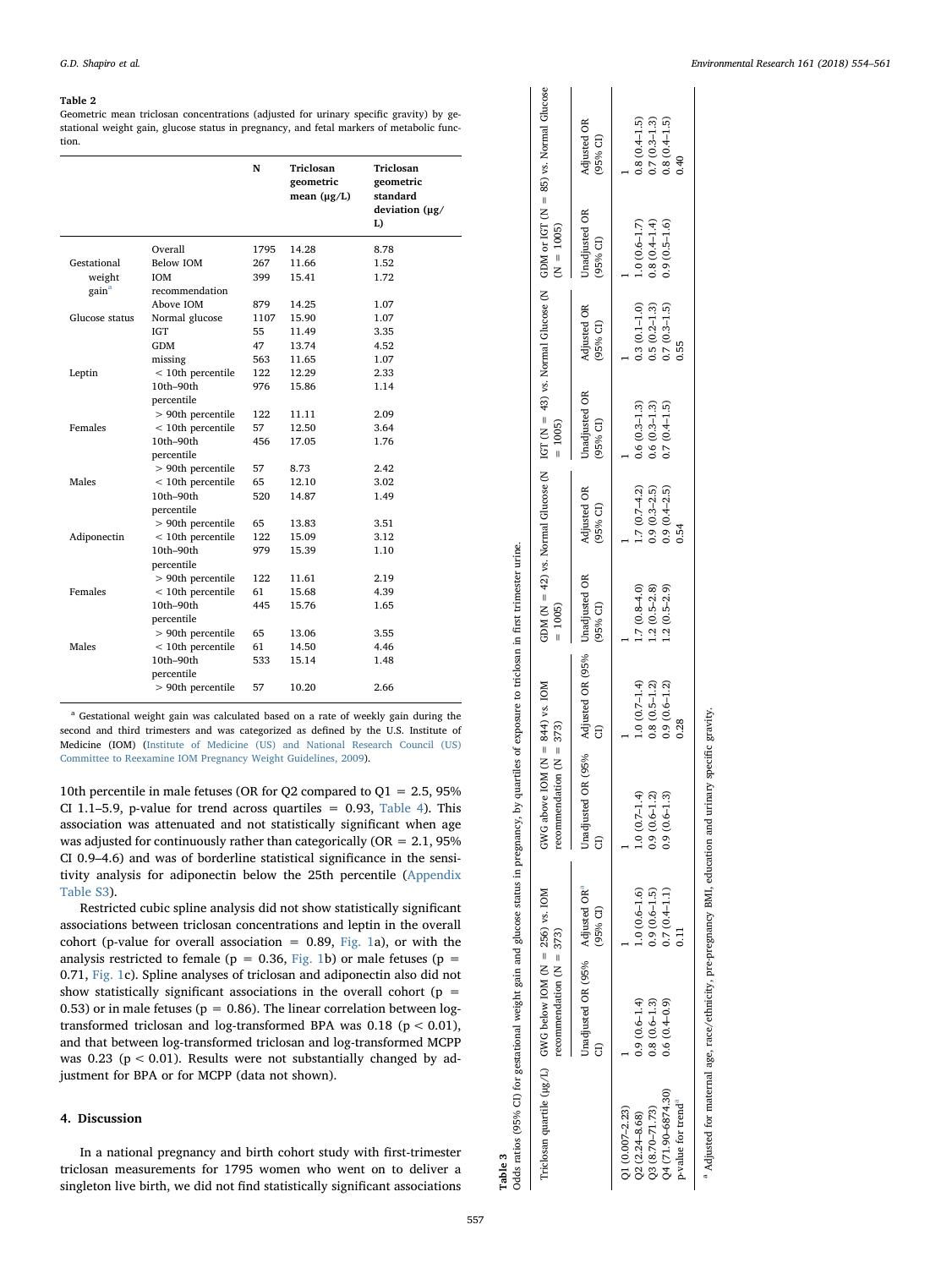#### <span id="page-4-0"></span>Table 4

Odds ratios (95% CI) for fetal markers of metabolic function by quartiles of exposure to triclosan in first trimester urine.

| Triclosan quartile (µg/<br>L)                                                                                                                                                                                                                                                                                     | Leptin $<$ 10th percentile (N = 112)<br>vs. 10th–90th percentile $(N = 881)$                                                                           |                                                                                                                                                              | Leptin > 90th percentile ( $N = 105$ )<br>vs. 10th–90th percentile ( $N = 881$ )                                                             |                                                                                                                                                              | Adiponectin $<$ 10th percentile (N =<br>112) vs. 10th–90th percentile ( $N =$<br>875)                                                        |                                                                                                                                                              | Adiponectin $>$ 90th percentile (N =<br>114) vs. 10th–90th percentile ( $N =$<br>875)                                                        |                                                                                                                                                              |
|-------------------------------------------------------------------------------------------------------------------------------------------------------------------------------------------------------------------------------------------------------------------------------------------------------------------|--------------------------------------------------------------------------------------------------------------------------------------------------------|--------------------------------------------------------------------------------------------------------------------------------------------------------------|----------------------------------------------------------------------------------------------------------------------------------------------|--------------------------------------------------------------------------------------------------------------------------------------------------------------|----------------------------------------------------------------------------------------------------------------------------------------------|--------------------------------------------------------------------------------------------------------------------------------------------------------------|----------------------------------------------------------------------------------------------------------------------------------------------|--------------------------------------------------------------------------------------------------------------------------------------------------------------|
|                                                                                                                                                                                                                                                                                                                   | Unadjusted OR<br>(95% CI)                                                                                                                              | Adjusted OR <sup>a</sup><br>(95% CI)                                                                                                                         | Unadjusted OR<br>(95% CI)                                                                                                                    | Adjusted OR<br>$(95\% \text{ CI})$                                                                                                                           | Unadjusted OR<br>$(95\% \text{ CI})$                                                                                                         | Adjusted OR<br>(95% CI)                                                                                                                                      | Unadjusted OR<br>(95% CI)                                                                                                                    | Adjusted OR<br>(95% CI)                                                                                                                                      |
| All<br>$Q1(0.007-2.23)$<br>$Q2(2.24 - 8.68)$<br>Q3 (8.70-71.73)<br>Q4 (71.90-6874.30)<br>p-value for trend<br>Female fetuses<br>$Q1(0.007-2.22)$<br>$Q2(2.24 - 8.68)$<br>Q3 (8.70-71.60)<br>Q4 (73.00-6874.30)<br>p-value for trend<br>Male fetuses<br>$Q1(0.01-2.23)$<br>$Q2(2.28 - 8.65)$<br>$Q3(8.73 - 71.73)$ | $1.0(0.6-1.6)$<br>$0.8(0.5-1.3)$<br>$0.6(0.3-1.0)$<br>1<br>$0.8(0.4-1.7)$<br>$0.8(0.4-1.6)$<br>$0.5(0.2-1.2)$<br>1<br>$1.2(0.6-2.3)$<br>$0.8(0.4-1.6)$ | $1.0(0.5-1.7)$<br>$0.9(0.5-1.5)$<br>$0.7(0.4-1.3)$<br>0.24<br>$0.8(0.3-1.8)$<br>$0.7(0.3-1.7)$<br>$0.7(0.3-1.6)$<br>0.37<br>$1.1(0.5-2.5)$<br>$0.9(0.4-2.2)$ | $1.3(0.8-2.1)$<br>$0.9(0.5-1.6)$<br>$0.6(0.4-1.1)$<br>$1.0(0.5-2.0)$<br>$0.5(0.2-1.1)$<br>$0.5(0.2-1.1)$<br>$1.7(0.8-3.5)$<br>$1.6(0.7-3.3)$ | $1.2(0.7-2.1)$<br>$0.8(0.4-1.5)$<br>$0.6(0.3-1.1)$<br>0.04<br>$1.0(0.4-2.4)$<br>$0.4(0.2-1.1)$<br>$0.4(0.2-1.1)$<br>0.02<br>$1.4(0.6-3.3)$<br>$1.6(0.7-3.7)$ | $1.3(0.8-2.2)$<br>$1.0(0.6-1.7)$<br>$0.9(0.5-1.6)$<br>$0.9(0.4-2.0)$<br>$0.9(0.4-1.9)$<br>$1.0(0.5-2.1)$<br>$1.7(0.8-3.5)$<br>$1.0(0.5-2.2)$ | $1.7(0.9-3.0)$<br>$1.4(0.7-2.5)$<br>$1.4(0.7-2.5)$<br>0.55<br>$1.1(0.5-2.6)$<br>$1.2(0.5-2.8)$<br>$1.3(0.6-3.2)$<br>0.50<br>$2.5(1.1-5.9)$<br>$1.4(0.6-3.5)$ | $0.9(0.5-1.4)$<br>$0.6(0.3-1.0)$<br>$0.7(0.4-1.1)$<br>$0.6(0.3-1.2)$<br>$0.6(0.3-1.2)$<br>$0.8(0.4-1.6)$<br>$1.2(0.6-2.5)$<br>$0.6(0.2-1.3)$ | $1.0(0.6-1.7)$<br>$0.7(0.4-1.2)$<br>$0.8(0.4-1.4)$<br>0.25<br>$0.6(0.3-1.4)$<br>$0.6(0.3-1.4)$<br>$0.9(0.4-2.0)$<br>0.82<br>$1.5(0.7-3.2)$<br>$0.6(0.3-1.5)$ |
| Q4 (71.90-3351.49)<br>p-value for trend                                                                                                                                                                                                                                                                           | $0.7(0.3-1.4)$                                                                                                                                         | $0.7(0.3-1.7)$<br>0.43                                                                                                                                       | $0.8(0.3-1.8)$                                                                                                                               | $0.8(0.3-2.1)$<br>0.70                                                                                                                                       | $0.9(0.4-2.0)$                                                                                                                               | $1.4(0.6-3.5)$<br>0.93                                                                                                                                       | $0.5(0.2-1.2)$                                                                                                                               | $0.7(0.3-1.6)$<br>0.14                                                                                                                                       |

<span id="page-4-1"></span><sup>a</sup> Adjusted for maternal age, race/ethnicity, pre-pregnancy BMI, education and urinary specific gravity.

between triclosan concentrations and gestational weight gain or glucose disorders of pregnancy. We found that among female neonates, triclosan concentrations were inversely and non-significantly associated with odds of having high leptin levels, after adjustment for maternal age, race/ethnicity, education and prepregnancy BMI. Among male neonates, triclosan concentrations in the second quartile were associated with elevated odds of low adiponectin levels in adjusted ana**lyses** 

Leptin and adiponectin play critical roles in the metabolic function of neonates as well as adults [\(Trujillo and Scherer, 2005; Karakosta](#page-7-11) [et al., 2011; Walsh et al., 2014](#page-7-11)). Leptin is secreted by adipose tissue to signal satiety, thus regulating appetite and bodyweight [\(Koerner et al.,](#page-7-12) [2005; Antuna-Puente et al., 2008; Walsh et al., 2014\)](#page-7-12). Adiponectin suppresses immune cells and secretion of inflammatory cytokines, as well as lowering dyslipidemia and improving insulin resistance ([Fasshauer et al., 2004; Gil-Campos et al., 2004; Koerner et al., 2005;](#page-6-15) [Mazaki-Tovi et al., 2005; Trujillo and Scherer, 2005; Antuna-Puente](#page-6-15) [et al., 2008; Sheng and Yang, 2008\)](#page-6-15). These hormones may in turn provide insight on future risk of childhood obesity ([Mantzoros et al.,](#page-7-13) [2009; Karakosta et al., 2011; Volberg et al., 2013; Romano et al., 2014](#page-7-13)).

A small number of studies have investigated triclosan concentrations in relation to perinatal outcomes. Third-trimester urinary triclosan was measured in a cohort of 404 women in New York City. Analyses showed inverse, though non-significant, associations between triclosan concentrations and birth weight and birth length for boys only [\(Wol](#page-7-4)ff [et al., 2008](#page-7-4)). In a retrospective study of male newborns in France, triclosan concentrations as measured across pregnancy were collected on 191 women. No significant associations were found between triclosan concentrations and birth weight, length or head circumference ([Philippat et al., 2012](#page-7-14)). In another French study of 520 women who gave birth to boys, triclosan was measured between 22 and 29 weeks and fetal/child growth parameters were assessed throughout pregnancy and up to 36 months of age. Inverse associations were observed between triclosan and growth parameters for all measures from the thirdtrimester ultrasound (biparietal diameter, head circumference, femoral length, abdominal circumference, and weight) with statistically significant estimates observed only for abdominal circumference and fetal weight ([Philippat et al., 2014](#page-7-15)). A recent cohort study from Denmark found a statistically significant association between prenatal urinary triclosan concentrations and smaller head circumference in boys, with

trends towards lower abdominal circumference and anogenital distance among boys as well [\(Lassen et al., 2016\)](#page-7-16). In a recent cohort study from Cincinnati, OH of 378 mother-infant pairs, maternal prenatal triclosan concentrations were inversely associated with infants' birth weight, length, head circumference, and gestational age in adjusted analyses, although some of the associations were of marginal statistical significance. Notably, that study did not find evidence of effect modification by child sex [\(Etzel et al., 2017](#page-6-16)). A cohort study from New York City investigating prenatal levels of several phenols did not find evidence of an association between triclosan concentrations and childhood percent fat mass among girls or boys ([Buckley et al., 2016\)](#page-6-5). Another cohort study of an immigrant population in New York that examined associations between several phenols and birth outcomes found no associations between maternal triclosan concentrations and length of gestation, birth weight, or birth length [\(Geer et al., 2016](#page-6-17)).

Unlike several previous investigations of prenatal triclosan in relation to metabolic outcomes (Wolff et [al., 2008; Philippat et al., 2014;](#page-7-4) [Buckley et al., 2016; Geer et al., 2016; Lassen et al., 2016\)](#page-7-4), triclosan concentrations were measured in the MIREC cohort in the first trimester of pregnancy. While exposures in early pregnancy are by definition most relevant to GWG and GDM, it is unknown whether there is a critical exposure period for fetal metabolic effects of prenatal triclosan exposure. Our study thus contributes to the current body of research in providing evidence that triclosan concentrations in early pregnancy are not associated with fetal adipokine levels.

Several studies have examined associations between triclosan and metabolic outcomes in non-pregnant populations, though results to date are inconclusive. Analyses from the U.S. NHANES have shown both positive ([Lankester et al., 2013](#page-7-2)) and negative [\(Li et al., 2015\)](#page-7-17) associations between urinary triclosan and BMI, as well as a negative association with waist circumference [\(Li et al., 2015\)](#page-7-17). A case-control study of children in India did not find evidence for an association between urinary triclosan and obesity ([Xue et al., 2015\)](#page-7-18). One study in humans showed an association between triclosan and pubertal development in girls, (Wolff [et al., 2008](#page-7-4)) though several other studies did not find significant associations [\(Buttke et al., 2012; Chevrier et al., 2012;](#page-6-18) [Chen et al., 2013\)](#page-6-18).

Research using animal models has found that triclosan influences reproductive endocrine function [\(Wang and Tian, 2015\)](#page-7-5). Specifically, studies in aquatic species ([Ishibashi et al., 2004; Raut and Angus, 2010\)](#page-7-19)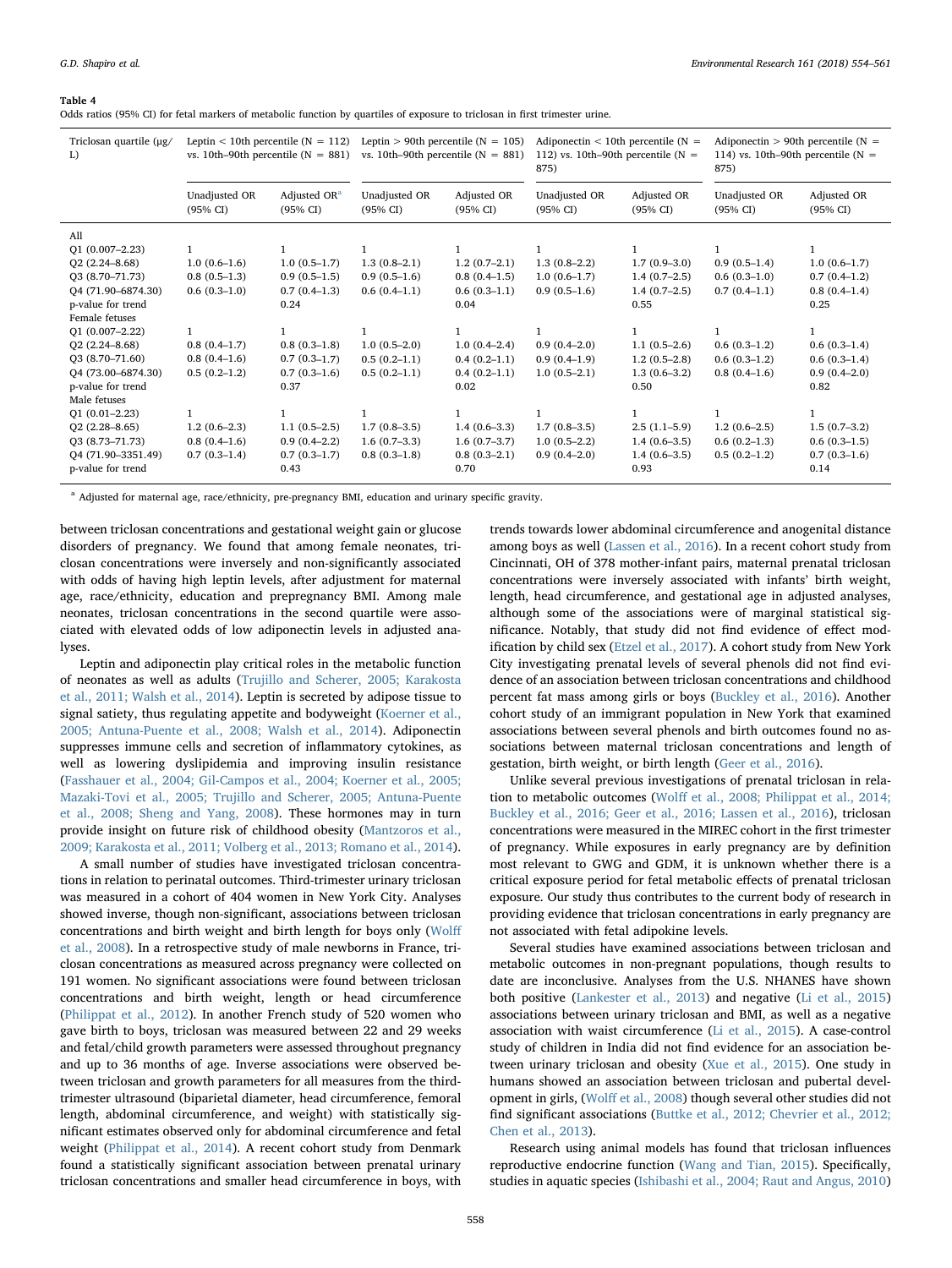<span id="page-5-0"></span>

Fig. 1. Restricted spline curve associations between log triclosan and log leptin, all fetuses (a), female fetuses only (b), male fetuses only (c) Model is adjusted for maternal age, race/ethnicity, prepregnancy BMI, education and urinary specific gravity. Knots were located at the 5th, 50th and 95th percentiles. Dashed lines  $= 95\%$  CI; dots  $=$  knots.

and mammals ([Jung et al., 2012](#page-7-20)) suggest possible estrogenic effects of triclosan, which is understood to function through displacement of hormones from hormone receptors and disruption of steroidogenic enzymes [\(Chen et al., 2007; Ahn et al., 2008; Gee et al., 2008\)](#page-6-19). In addition, triclosan has been associated with impaired lipid metabolism in zebrafish embryos [\(Ho et al., 2016\)](#page-6-20), with decreased metabolic rate in amphibian larvae [\(Palenske et al., 2010\)](#page-7-21), and with hepatic metabolic disorder in Xenopus tropicalis frogs ([Regnault et al., 2016](#page-7-22)). However, it should be noted that triclosan exposure levels in humans are substantially below those used in animal studies to date, and evidence suggests that many of the species used in experimental models are more sensitive to triclosan than are mammals [\(Wang and Tian, 2015](#page-7-5)).

We observed a non-statistically significant inverse association, in female fetuses only, between maternal triclosan and fetal leptin levels above the 90th percentile, as well as a statistically significant association, in male fetuses only, between second-quartile triclosan and fetal adiponectin levels below the 90th percentile. Findings from previous literature suggest that sex-specific associations between triclosan and fetal adipokines may operate through several potential biological pathways. Sexually dimorphic mechanisms have been found to underlie numerous metabolic processes including energy expenditure, regulation of energy homeostasis, steroid metabolism, xenobiotic metabolism and pharmacokinetics ([Heindel et al., 2016](#page-6-21)). Triclosan has been associated with sex-specific estrogenic activity in the reproductive system in animal studies [\(Frederiksen et al., 2014; Wang and Tian, 2015](#page-6-22)) and may have other endocrine disrupting properties and impact on thyroid function as well [\(Lankester et al., 2013\)](#page-7-2). While the test of trend for the association between triclosan and high leptin across quartiles was statistically significant for female fetuses in our study, there was no statistically significant association for any quartile compared to the referent, nor was there evidence of an association when examining splines or when using the 75th percentile of leptin. Similarly, the association between triclosan concentrations in the second quartile and low adiponectin was not robust to sensitivity analyses and was not accompanied by evidence of an association in cubic spline models. Combined with the large overall number of associations tested in our study and the resulting possibility of type 1 error, our findings do not provide strong evidence for sex-specific associations between triclosan and fetal adipokines.

As an antibiotic, it has been suggested that triclosan may lead to changes in the gut flora which then could alter gastrointestinal metabolism [\(Lankester et al., 2013](#page-7-2)). However, a recent small crossover control study found no association between use of triclosan-containing personal care products and gut microbiome composition, metabolic or endocrine markers, or weight, despite marked differences in urinary triclosan concentrations ([Poole et al., 2016](#page-7-23)). In addition, induction of antimicrobial resistance from current triclosan levels has not been identified as a concern for human health [\(Environment and Climate](#page-6-23) [Change Canada and Health Canada, 2016\)](#page-6-23). Finally, triclosan levels in pregnancy may be related to oxidative stress and inflammation, which could potentially have consequences for birth outcomes, though metabolic consequences remain unclear ([Watkins et al., 2015\)](#page-7-24).

The overall geometric mean triclosan concentration in our study was 14.28 µg/L, with an interquartile range of 2.24–71.73. These levels are somewhat lower than in two other studies measuring triclosan in pregnant women ([Watkins et al., 2015; Poole et al., 2016\)](#page-7-24), substantially higher than those from one study [\(Lassen et al., 2016](#page-7-16)), and in line with levels from several other pregnancy studies (Wolff [et al., 2008; Casas](#page-7-4) et al., 2011; Woodruff [et al., 2011; Biomonitoring California, 2013;](#page-7-4) [Philippat et al., 2013; Mortensen et al., 2014; Pycke et al., 2014;](#page-7-4) [Buckley et al., 2016; Geer et al., 2016\)](#page-7-4).

An important potential limitation to our study is the use of a single spot urine sample to measure triclosan levels in early pregnancy. Across pregnancy, intraclass correlation coefficients (ICCs) for triclosan were reported as ranging from 0.38 to 0.58 in a recent study of pregnant women ([Stacy et al., 2017\)](#page-7-25) and  $\geq$  0.47 in several earlier studies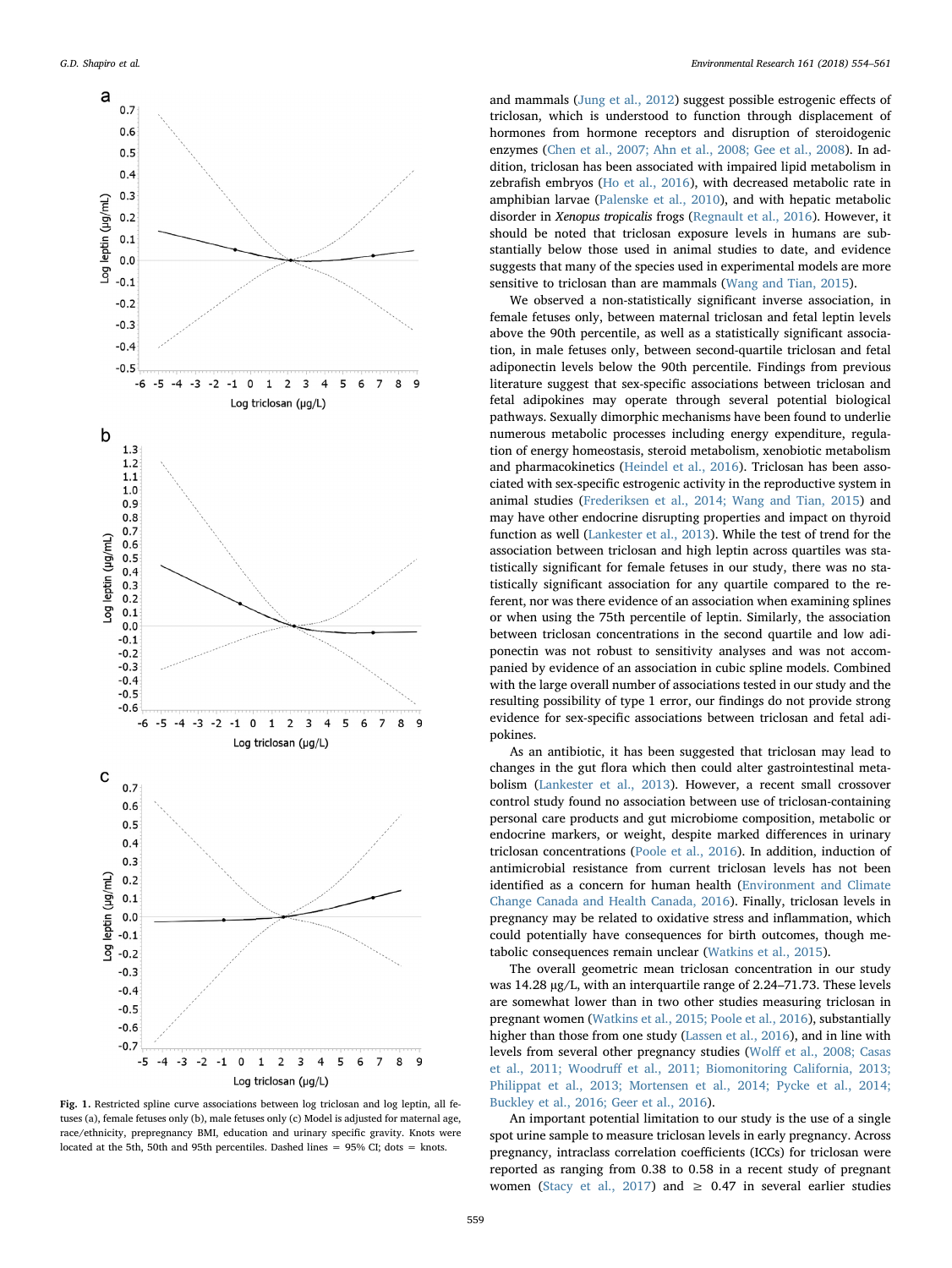([Meeker et al., 2013; Philippat et al., 2013; Bertelsen et al., 2014; Weiss](#page-7-26) [et al., 2015\)](#page-7-26). In early pregnancy, a study which measured within day variability reported high reproducibility within a week-day (0.77) and week-end day (0.79) [\(Weiss et al., 2015](#page-7-27)). Nonetheless, our study may be limited by within-person variability in triclosan concentrations. While it is unlikely that such variation would be differentially related to the study outcomes, measurement error from using a single spot urine sample may have biased results toward the null such that a true association would be undetected. While we explored the possibility that associations between triclosan and our study outcomes may be confounded by exposure to BPA, we did not examine potential joint effects between triclosan and other chemical exposures. Potential synergy between triclosan and other phenols or environmental chemicals remains an important area for future investigation.

We excluded preterm infants from analyses of leptin and adiponectin, as levels of these adipokines were substantially lower among preterm infants. It is plausible that this exclusion criterion may have introduced some degree of selection bias if triclosan were associated with preterm birth. While triclosan was associated with markers of oxidative stress and inflammation among pregnant women, which are important risk factors for preterm birth ([Watkins et al., 2015\)](#page-7-24), no associations between maternal urinary [\(Huo et al., 2017](#page-6-24)) or maternal or cord blood triclosan levels and preterm birth [\(Geer et al., 2016](#page-6-17)) have been reported. Data on BMI were missing for 6% of participants, who were therefore excluded from analyses. It is thus plausible that our findings were biased by excluding these women. In addition, the MIREC study sample has a relatively high education level overall, with more than 60% of participants having a university degree. Caution should therefore be exercised when generalizing findings to other populations. Finally, in light of the exploratory nature of our study and the number of outcomes examined, spurious findings may have arisen by chance.

# 5. Conclusions

Results from the present study do not support an association between urinary triclosan concentrations in the 1st trimester of pregnancy and markers of adverse maternal or fetal metabolic outcomes.

#### Acknowledgments

We would like to acknowledge the MIREC Study Group as well as the MIREC study participants and staff for their dedication.

#### Funding

This work was supported by the Chemicals Management Plan of Health Canada, the Canadian Institutes for Health Research [MOP – 81285], the Ontario Ministry of the Environment and the Canadian Diabetes Association [OG-2-11-3424].

#### Disclosure

The authors report no conflicts of interest in this work.

## Appendix A. Supporting information

Supplementary data associated with this article can be found in the online version at [http://dx.doi.org/10.1016/j.envres.2017.12.001.](http://dx.doi.org/10.1016/j.envres.2017.12.001)

#### References

<span id="page-6-19"></span>[Ahn, K.C., Zhao, B., Chen, J., et al., 2008. In vitro biologic activities of the antimicrobials](http://refhub.elsevier.com/S0013-9351(17)31433-0/sbref1) [triclocarban, its analogs, and triclosan in bioassay screens: receptor-based bioassay](http://refhub.elsevier.com/S0013-9351(17)31433-0/sbref1) [screens. Environ. Health Perspect. 116 \(9\), 1203](http://refhub.elsevier.com/S0013-9351(17)31433-0/sbref1)–1210.

<span id="page-6-6"></span>[Arbuckle, T.E., Fraser, W.D., Fisher, M., et al., 2013. Cohort pro](http://refhub.elsevier.com/S0013-9351(17)31433-0/sbref3)file: the maternal-infant

[research on environmental chemicals research platform. Paediatr. Perinat. Epidemiol.](http://refhub.elsevier.com/S0013-9351(17)31433-0/sbref3) [27 \(4\), 415](http://refhub.elsevier.com/S0013-9351(17)31433-0/sbref3)–425.

- <span id="page-6-7"></span>[Arbuckle, T.E., Marro, L., Davis, K., et al., 2015. Exposure to free and conjugated forms of](http://refhub.elsevier.com/S0013-9351(17)31433-0/sbref4) [bisphenol A and triclosan among pregnant women in the MIREC cohort. Environ.](http://refhub.elsevier.com/S0013-9351(17)31433-0/sbref4) [Health Perspect. 123 \(4\), 277](http://refhub.elsevier.com/S0013-9351(17)31433-0/sbref4)–284.
- <span id="page-6-14"></span>[Ashley-Martin, J., Dodds, L., Arbuckle, T.E., et al., 2014. A birth cohort study to in](http://refhub.elsevier.com/S0013-9351(17)31433-0/sbref5)[vestigate the association between prenatal phthalate and bisphenol A exposures and](http://refhub.elsevier.com/S0013-9351(17)31433-0/sbref5) [fetal markers of metabolic dysfunction. Environ. Health 13, 84.](http://refhub.elsevier.com/S0013-9351(17)31433-0/sbref5)
- <span id="page-6-9"></span>[Ashley-Martin, J., Dodds, L., Arbuckle, T.E., et al., 2016. Maternal and neonatal levels of](http://refhub.elsevier.com/S0013-9351(17)31433-0/sbref6) perfl[uoroalkyl substances in relation to gestational weight gain. Int. J. Environ. Res.](http://refhub.elsevier.com/S0013-9351(17)31433-0/sbref6) [Public Health 13 \(1\).](http://refhub.elsevier.com/S0013-9351(17)31433-0/sbref6)
- <span id="page-6-11"></span>[Berger, H., Crane, J., Farine, D., et al., 2002. Screening for gestational diabetes mellitus. J.](http://refhub.elsevier.com/S0013-9351(17)31433-0/sbref7) [Obstet. Gynaecol. Can. 24 \(11\), 894](http://refhub.elsevier.com/S0013-9351(17)31433-0/sbref7)–912.
- [Bertelsen, R.J., Engel, S.M., Jusko, T.A., et al., 2014. Reliability of triclosan measures in](http://refhub.elsevier.com/S0013-9351(17)31433-0/sbref8) [repeated urine samples from Norwegian pregnant women. J. Expo. Sci. Environ.](http://refhub.elsevier.com/S0013-9351(17)31433-0/sbref8) [Epidemiol. 24 \(5\), 517](http://refhub.elsevier.com/S0013-9351(17)31433-0/sbref8)–521.
- Biomonitoring California, 2013. Project results for maternal and infant environmental exposure project (MIEEP). Retrieved April 21, 2016, from 〈[http://biomonitoring.ca.](http://biomonitoring.ca.gov/results/projects/409) [gov/results/projects/409](http://biomonitoring.ca.gov/results/projects/409)〉.
- <span id="page-6-5"></span>Buckley, J.P., Herring, A.H., Wolff[, M.S., et al., 2016. Prenatal exposure to environmental](http://refhub.elsevier.com/S0013-9351(17)31433-0/sbref9) [phenols and childhood fat mass in the Mount Sinai Children's Environmental Health](http://refhub.elsevier.com/S0013-9351(17)31433-0/sbref9) [Study. Environ. Int. 91, 350](http://refhub.elsevier.com/S0013-9351(17)31433-0/sbref9)–356.
- <span id="page-6-18"></span>[Buttke, D.E., Sircar, K., Martin, C., 2012. Exposures to endocrine-disrupting chemicals](http://refhub.elsevier.com/S0013-9351(17)31433-0/sbref10) [and age of menarche in adolescent girls in NHANES \(2003](http://refhub.elsevier.com/S0013-9351(17)31433-0/sbref10)–2008). Environ. Health [Perspect. 120 \(11\), 1613](http://refhub.elsevier.com/S0013-9351(17)31433-0/sbref10)–1618.
- <span id="page-6-1"></span>[Calafat, A.M., Ye, X., Wong, L.Y., et al., 2008. Urinary concentrations of triclosan in the](http://refhub.elsevier.com/S0013-9351(17)31433-0/sbref11) U.S. population: 2003–[2004. Environ. Health Perspect. 116 \(3\), 303](http://refhub.elsevier.com/S0013-9351(17)31433-0/sbref11)–307.
- [Canadian Diabetes Association Clinical Practice Guidelines Expert Committee, 2008.](http://refhub.elsevier.com/S0013-9351(17)31433-0/sbref12) [Canadian diabetes Association 2008 clinical practice Guidelines for the Prevention](http://refhub.elsevier.com/S0013-9351(17)31433-0/sbref12) [and management of diabetes in Canada. Can. J. Diabetes 32 \(Suppl. 1\), S1](http://refhub.elsevier.com/S0013-9351(17)31433-0/sbref12)–201.
- [Casas, L., Fernandez, M.F., Llop, S., et al., 2011. Urinary concentrations of phthalates and](http://refhub.elsevier.com/S0013-9351(17)31433-0/sbref13) [phenols in a population of Spanish pregnant women and children. Environ. Int. 37](http://refhub.elsevier.com/S0013-9351(17)31433-0/sbref13) [\(5\), 858](http://refhub.elsevier.com/S0013-9351(17)31433-0/sbref13)–866.
- [Chen, J., Ahn, K.C., Gee, N.A., et al., 2007. Antiandrogenic properties of parabens and](http://refhub.elsevier.com/S0013-9351(17)31433-0/sbref14) [other phenolic containing small molecules in personal care products. Toxicol. Appl.](http://refhub.elsevier.com/S0013-9351(17)31433-0/sbref14) [Pharmacol. 221 \(3\), 278](http://refhub.elsevier.com/S0013-9351(17)31433-0/sbref14)–284.
- [Chen, M., Tang, R., Fu, G., et al., 2013. Association of exposure to phenols and idiopathic](http://refhub.elsevier.com/S0013-9351(17)31433-0/sbref15) [male infertility. J. Hazard Mater. 250](http://refhub.elsevier.com/S0013-9351(17)31433-0/sbref15)–251, 115–121.
- [Chevrier, C., Petit, C., Philippat, C., et al., 2012. Maternal urinary phthalates and phenols](http://refhub.elsevier.com/S0013-9351(17)31433-0/sbref16) [and male genital anomalies. Epidemiology 23 \(2\), 353](http://refhub.elsevier.com/S0013-9351(17)31433-0/sbref16)–356.
- <span id="page-6-13"></span>Chou, [W.C., Chen, J.L., Lin, C.F., et al., 2011. Biomonitoring of bisphenol A concentra](http://refhub.elsevier.com/S0013-9351(17)31433-0/sbref17)[tions in maternal and umbilical cord blood in regard to birth outcomes and adipokine](http://refhub.elsevier.com/S0013-9351(17)31433-0/sbref17) [expression: a birth cohort study in Taiwan. Environ. Health 10, 94.](http://refhub.elsevier.com/S0013-9351(17)31433-0/sbref17)
- <span id="page-6-3"></span>[Dann, A.B., Hontela, A., 2011. Triclosan: environmental exposure, toxicity and me](http://refhub.elsevier.com/S0013-9351(17)31433-0/sbref18)[chanisms of action. J. Appl. Toxicol. 31 \(4\), 285](http://refhub.elsevier.com/S0013-9351(17)31433-0/sbref18)–311.
- <span id="page-6-12"></span>[Desquilbet, L., Mariotti, F., 2010. Dose-response analyses using restricted cubic spline](http://refhub.elsevier.com/S0013-9351(17)31433-0/sbref19) [functions in public health research. Stat. Med. 29 \(9\), 1037](http://refhub.elsevier.com/S0013-9351(17)31433-0/sbref19)–1057.
- <span id="page-6-10"></span>[Dzakpasu, S., Fahey, J., Kirby, R.S., et al., 2015. Contribution of prepregnancy body mass](http://refhub.elsevier.com/S0013-9351(17)31433-0/sbref20) [index and gestational weight gain to adverse neonatal outcomes: population attri](http://refhub.elsevier.com/S0013-9351(17)31433-0/sbref20)[butable fractions for Canada. BMC Pregnancy Childbirth 15, 21.](http://refhub.elsevier.com/S0013-9351(17)31433-0/sbref20)
- <span id="page-6-23"></span>Environment and Climate Change Canada and Health Canada, 2016. Assessment Report: Triclosan. Chemical Abstracts Service Registry Number 3380-34-5. November.
- <span id="page-6-16"></span>[Etzel, T.M., Calafat, A.M., Ye, X., et al., 2017. Urinary triclosan concentrations during](http://refhub.elsevier.com/S0013-9351(17)31433-0/sbref21) [pregnancy and birth outcomes. Environ. Res. 156, 505](http://refhub.elsevier.com/S0013-9351(17)31433-0/sbref21)–511.
- <span id="page-6-15"></span>[Fasshauer, M., Paschke, R., Stumvoll, M., 2004. Adiponectin, obesity, and cardiovascular](http://refhub.elsevier.com/S0013-9351(17)31433-0/sbref22) [disease. Biochimie 86 \(11\), 779](http://refhub.elsevier.com/S0013-9351(17)31433-0/sbref22)–784.
- <span id="page-6-22"></span>[Frederiksen, H., Jensen, T.K., Jorgensen, N., et al., 2014. Human urinary excretion of non](http://refhub.elsevier.com/S0013-9351(17)31433-0/sbref23)[persistent environmental chemicals: an overview of Danish data collected between](http://refhub.elsevier.com/S0013-9351(17)31433-0/sbref23) [2006 and 2012. Reproduction 147 \(4\), 555](http://refhub.elsevier.com/S0013-9351(17)31433-0/sbref23)–565.
- [Gee, R.H., Charles, A., Taylor, N., et al., 2008. Oestrogenic and androgenic activity of](http://refhub.elsevier.com/S0013-9351(17)31433-0/sbref24) [triclosan in breast cancer cells. J. Appl. Toxicol. 28 \(1\), 78](http://refhub.elsevier.com/S0013-9351(17)31433-0/sbref24)–91.
- <span id="page-6-17"></span>[Geer, L.A., Pycke, B.F., Waxenbaum, J., et al., 2016. Association of birth outcomes with](http://refhub.elsevier.com/S0013-9351(17)31433-0/sbref25) [fetal exposure to parabens, triclosan and triclocarban in an immigrant population in](http://refhub.elsevier.com/S0013-9351(17)31433-0/sbref25) [Brooklyn, New York. J. Hazard. Mater.](http://refhub.elsevier.com/S0013-9351(17)31433-0/sbref25)
- [Gil-Campos, M., Canete, R.R., Gil, A., 2004. Adiponectin, the missing link in insulin re](http://refhub.elsevier.com/S0013-9351(17)31433-0/sbref26)[sistance and obesity. Clin. Nutr. 23 \(5\), 963](http://refhub.elsevier.com/S0013-9351(17)31433-0/sbref26)–974.
- <span id="page-6-4"></span>[Guo, L.W., Wu, Q., Green, B., et al., 2012. Cytotoxicity and inhibitory e](http://refhub.elsevier.com/S0013-9351(17)31433-0/sbref27)ffects of lowconcentration triclosan on adipogenic diff[erentiation of human mesenchymal stem](http://refhub.elsevier.com/S0013-9351(17)31433-0/sbref27) [cells. Toxicol. Appl. Pharmacol. 262 \(2\), 117](http://refhub.elsevier.com/S0013-9351(17)31433-0/sbref27)–123.
- <span id="page-6-2"></span>Health Canada, 2013. Second report on human biomonitoring of environmental chemicals in Canada. from 〈[http://www.hc-sc.gc.ca/ewh-semt/pubs/contaminants/chms](http://www.hc-sc.gc.ca/ewh-semt/pubs/contaminants/chms-ecms/index-eng.php)[ecms/index-eng.php](http://www.hc-sc.gc.ca/ewh-semt/pubs/contaminants/chms-ecms/index-eng.php)〉.
- <span id="page-6-0"></span>Health Canada and Environment Canada, 2012. Preliminary assessment: triclosan (chemical abstracts service registry number 3380-34-5). Retrieved March 22, 2016, from 〈<http://ec.gc.ca/ese-ees/default.asp?Lang=En&n=6EF68BEC>〉.
- <span id="page-6-21"></span>[Heindel, J.J., Blumberg, B., Cave, M., et al., 2016. Metabolism disrupting chemicals and](http://refhub.elsevier.com/S0013-9351(17)31433-0/sbref28) [metabolic disorders. Reprod. Toxicol](http://refhub.elsevier.com/S0013-9351(17)31433-0/sbref28).
- <span id="page-6-20"></span>[Ho, J.C., Hsiao, C.D., Kawakami, K., et al., 2016. Triclosan \(TCS\) exposure impairs lipid](http://refhub.elsevier.com/S0013-9351(17)31433-0/sbref29) metabolism in zebrafi[sh embryos. Aquat. Toxicol. 173, 29](http://refhub.elsevier.com/S0013-9351(17)31433-0/sbref29)–35.
- [Holland, N., Huen, K., Tran, V., et al., 2016. Urinary phthalate metabolites and bio](http://refhub.elsevier.com/S0013-9351(17)31433-0/sbref30)[markers of oxidative stress in a Mexican-American cohort: variability in early and late](http://refhub.elsevier.com/S0013-9351(17)31433-0/sbref30) [pregnancy. Toxics 4 \(1\)](http://refhub.elsevier.com/S0013-9351(17)31433-0/sbref30).
- <span id="page-6-24"></span>[Huo, W., Xia, W., Wu, C., et al., 2017. Urinary level of triclosan in a population of Chinese](http://refhub.elsevier.com/S0013-9351(17)31433-0/sbref31) [pregnant women and its association with birth outcomes. Environ. Pollut.](http://refhub.elsevier.com/S0013-9351(17)31433-0/sbref31)
- <span id="page-6-8"></span>[Institute of Medicine \(US\) and National Research Council \(US\) Committee to Reexamine](http://refhub.elsevier.com/S0013-9351(17)31433-0/sbref32) [IOM Pregnancy Weight Guidelines, 2009. Weight Gain During Pregnancy:](http://refhub.elsevier.com/S0013-9351(17)31433-0/sbref32)